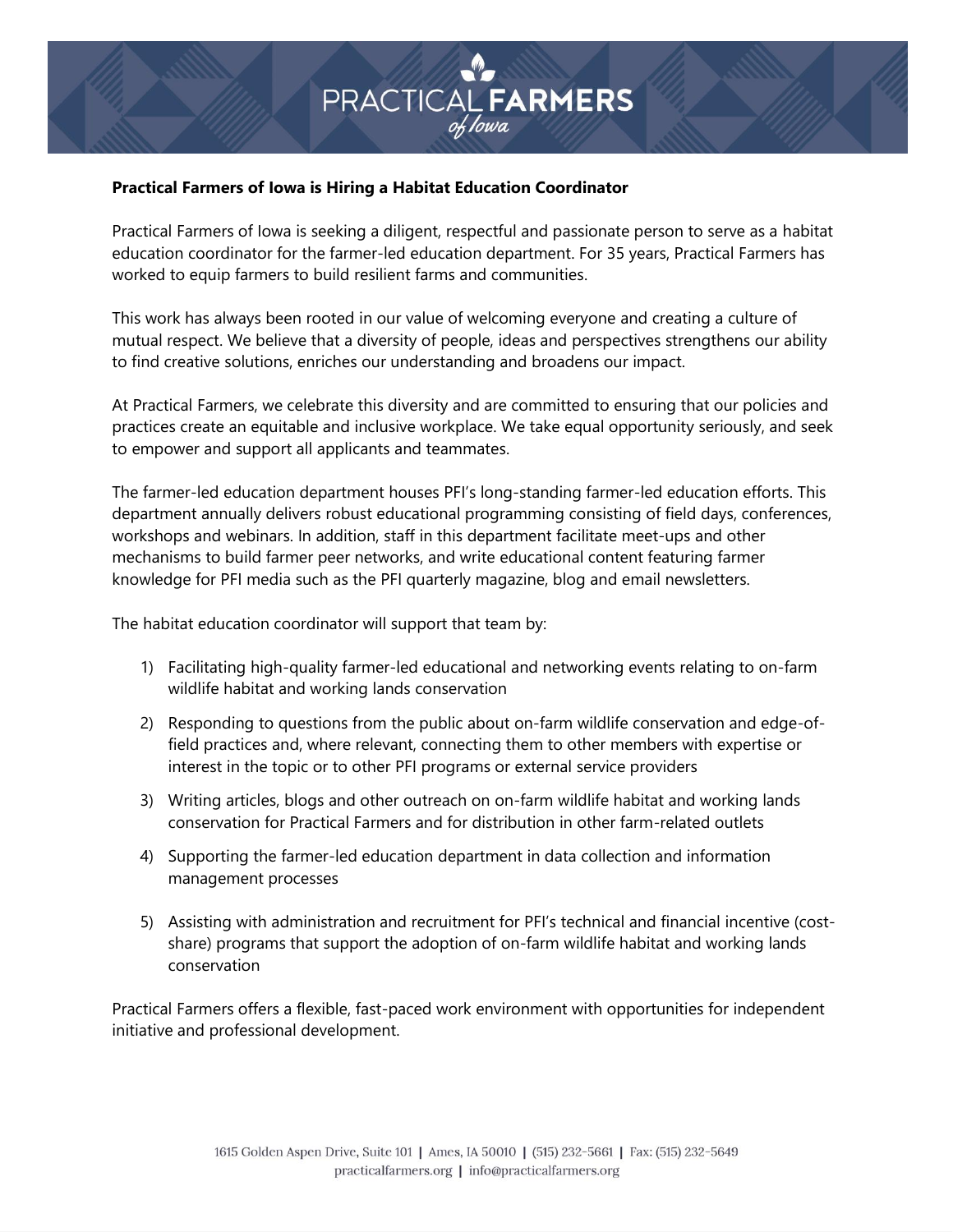# **PRACTICAL FARMERS**

#### **Duties**

- Plan and facilitate educational and networking events related to on-farm habitat and wildlife conservation
- Write articles and reports for PFI publications related to on-farm habitat and wildlife conservation
- Develop stories and content for PFI publications and media related to on-farm habitat and wildlife conservation
- Grow and facilitate networks of farmers and landowners interested in on-farm habitat and edge-of-field conservation
- Respond to inquiries and requests for resources from PFI members and the public on habitat topics
- Assist with tasks and communications related to recruitment for and administration of PFI's habitat financial and technical assistance programming in collaboration with the farm viability department, including:
	- o Process incoming applications and inquiries for habitat viability programs
	- $\circ$  Prepare materials and information to assist with project tracking and reporting
	- o Respond to inquiries and requests for resources from PFI members and the public
- Organize and record information on PFI members and contacts into CRM and project management software
- Other duties as assigned or volunteered to support department or team projects

## **Required Qualifications and Characteristics**

- Strong writing skills
- Strong customer service skills
- Strong event planning and logistics coordination
- Strong event and meeting facilitation skills
- Strong network-building and stakeholder engagement skills
- Good interpersonal communication skills
- Ability to work efficiently and accurately in a fast-paced team environment
- Ability to meet deadlines
- Meticulous attention to detail and commitment to high-quality work
- Ability to give and take constructive, respectful feedback
- Ability to learn and adapt quickly